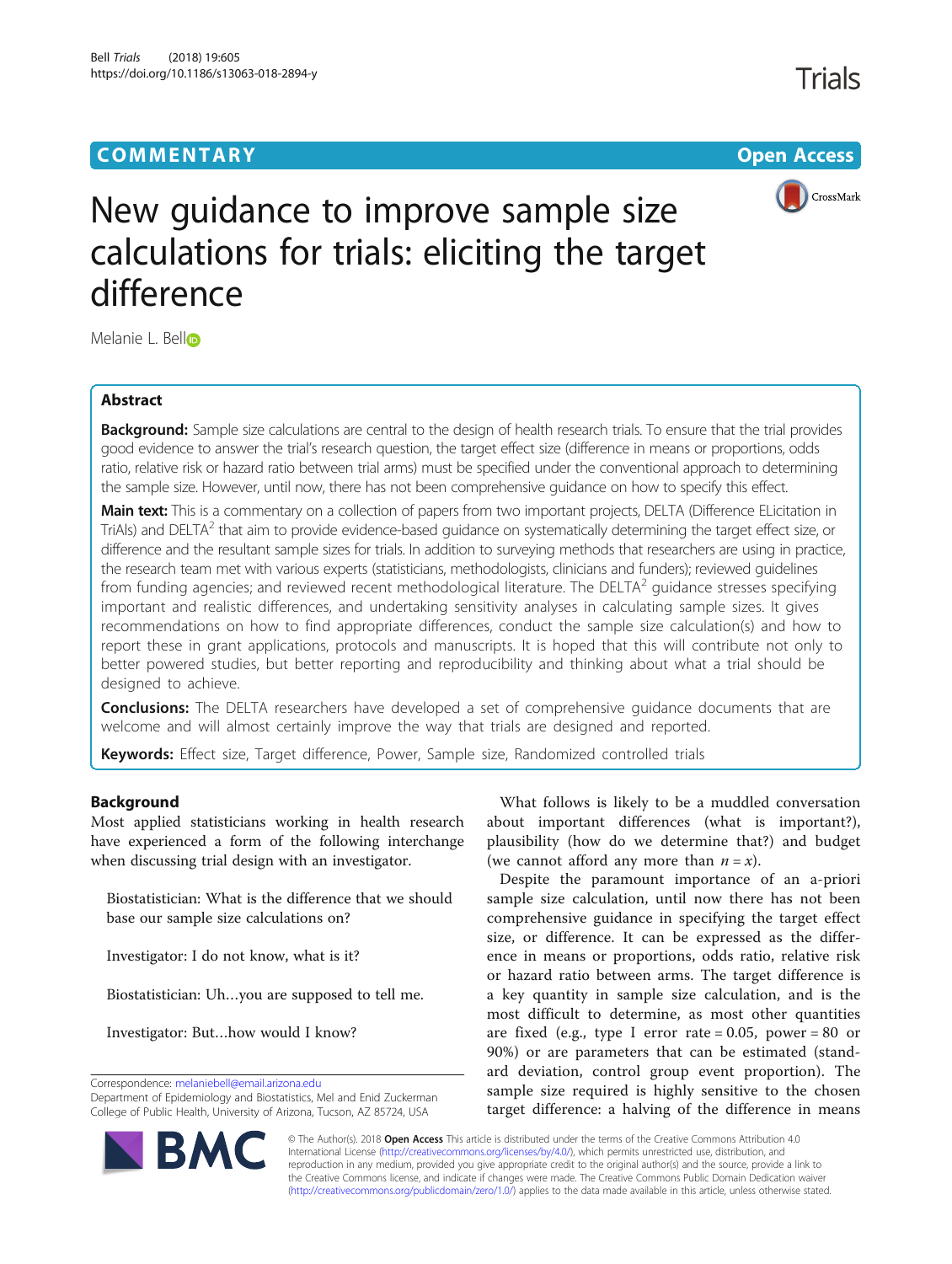results in quadruple the required sample size for a balanced two-arm randomized controlled trial (RCT), for example. Thus, a carefully considered target difference is key. A strong case can also be made that not only does improper powering have resource implications, there are ethical issues as well: underpowering a study to detect important differences can expose patients to the risks and burden of research with little chance for a definitive answer. On the other hand, overpowered studies may find statistically significant, but not clinically important differences, and may expose more participants to research risks than necessary to answer a clinically relevant research question [[1\]](#page-2-0). This is a commentary on a collection of five papers on sample size calculations and specifying the target difference for randomized trials, based on two studies described below  $[2-6]$  $[2-6]$  $[2-6]$  $[2-6]$ . Included in these papers is an upcoming Medical Research Council guidance [\[2](#page-2-0)]. A full Health Technology Assessment report based upon the first project is also available [\[7](#page-2-0)].

## Main text

Cook et al. have carried out projects called DELTA (Difference ELicitation in TriAls) and  $DELTA^2$  that aim to provide evidence-based guidance on systematically determining the target difference and the resultant sample sizes in trials. The original DELTA study undertook a systematic review to determine the methods that researchers are using in practice [[7\]](#page-2-0) and carried out two surveys among trialists. Based on these, an initial guidance document was developed [\[3\]](#page-2-0). The  $DELTA<sup>2</sup>$  study extended the scope of the original project to better meet the needs of researchers and funders for estimation and reporting of the target difference. The research team reviewed funding agency guidelines and recent methodological literature, and updated the original DELTA guidelines to include new approaches for specifying a target difference. They gathered input from experts and stakeholders (statisticians, methodologists, clinicians and funders) through a Delphi study, and engagement sessions [\[6\]](#page-2-0). The results of these two projects are comprehensive guidance documents that are welcome and will almost certainly improve the way that trials are designed and reported [\[2,](#page-2-0) [3](#page-2-0)].

The two reviews found that seven methods are in use for specifying differences in sample size calculations: anchor, distribution, health economics, opinionseeking, pilot studies, review of evidence, and standardized effect sizes. The Rothwell et al. 2018 review found the most common approach was the review of evidence (46%) [[5\]](#page-2-0); the Cook et al. 2014 review found that the anchor method was the most common approach (33%), with many studies using multiple methods [[7\]](#page-2-0). The difference between reviews may be

that the latter review only included manuscripts in a single journal, possibly reflecting a particular subtype of trials. See the new guidance, in this issue, for more detail on each of the methods [[2](#page-2-0)].

The full  $DELTA^2$  guidance document contains detailed background and examples, which will help to ensure translation into practice. Information on the seven methods from above are outlined and wellreferenced. The appendix outlines conventional approaches to RCT sample size calculation; alternative approaches including precision of estimation; Bayesian methods and value of information; and alternative trial designs including the increasingly popular adaptive designs. Several reporting exemplars are given. The result is a rich information source that even includes a summary in lay language for patient and public contributors.

The  $DELTA<sup>2</sup>$  guidance largely focuses on important and realistic/plausible differences and gives detailed information on how to assess these qualities. Key recommendations are to search the literature to inform the target difference; explore candidate primary outcomes; ensure that the views of stakeholders are considered so that importance can be addressed; investigate and justify importance and plausibility (i.e., a realistic difference); use existing studies to estimate other parameters (standard deviation, baseline hazard, control group proportion); and perform sensitivity analyses.

The  $DELTA^2$  group stressed importance in their guidance for specifying the target difference. As the beginning vignette suggests, sample size calculations can be confusing, and the issue of importance may be the slipperiest factor. What is a meaningful effect, and how does one determine what it is? Would it make a difference to patients? Change clinical practice? Affect policy? Answers to these questions can have a subjective aspect to them, which may make some researchers uncomfortable. However, researchers in developing and evaluating patient-reported outcomes have grappled with the concept of meaningful effects, and recommend the anchor method, where some external assessment (clinical or patient based) is used to classify subjects based on their levels of change [[8\]](#page-3-0). The aforementioned reviews found that many researchers rely on pilot data or a review of the evidence base to determine the target effect size [\[5,](#page-2-0) [7](#page-2-0)]. Pilot data can address plausibility (is it possible to actually find this difference?), but not importance, and may mislead researchers in their trial design [[9\]](#page-3-0). Review of the evidence may be similar—a statistically significant difference that some other research group(s) found may not indicate importance, so care must be taken to also ascertain relevance to stakeholders (patients, clinicians, policy-makers (opinion-seeking)). Despite the  $DELTA<sup>2</sup>$  guidance, I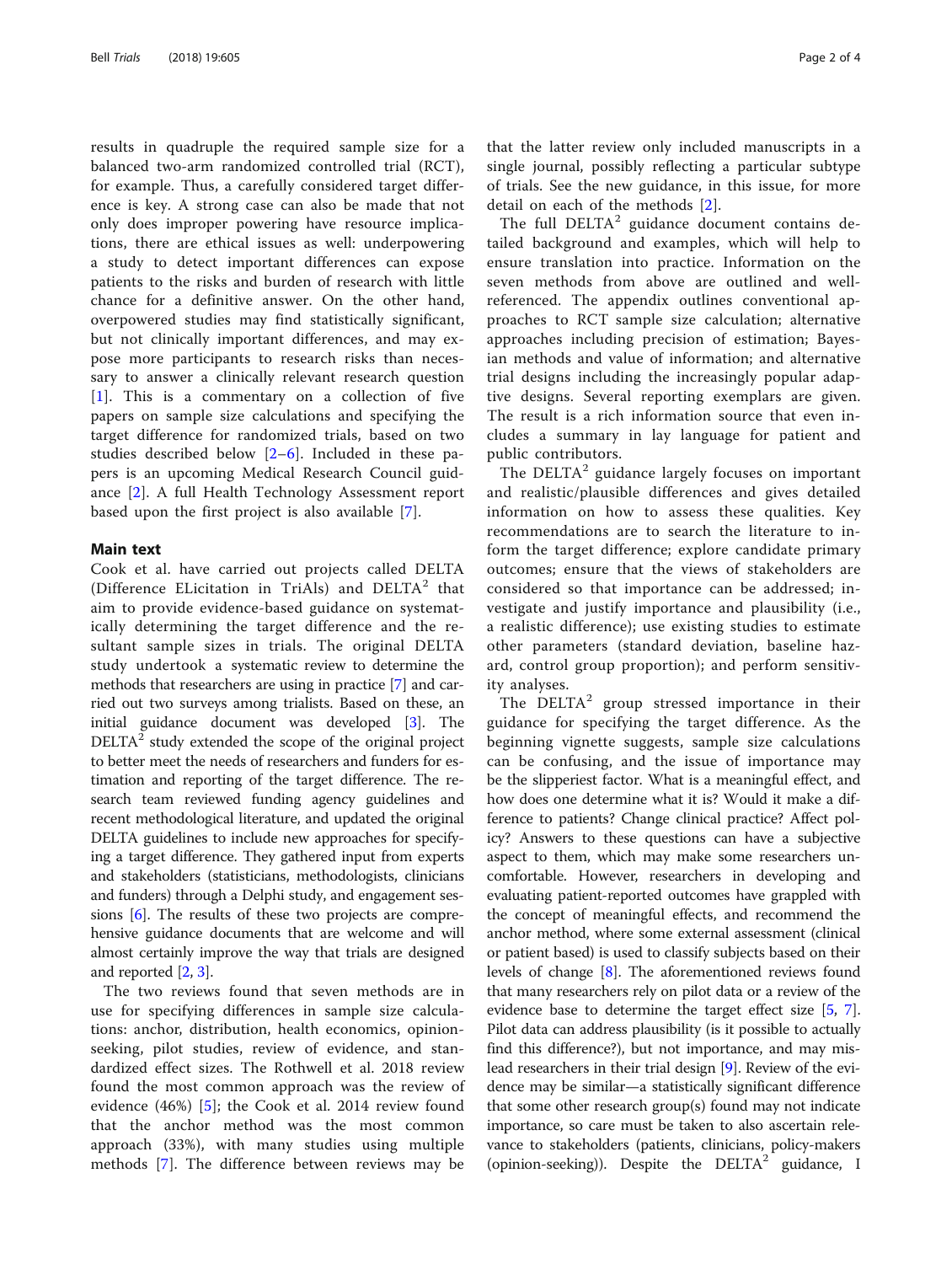<span id="page-2-0"></span>believe that many basic/bench scientists will still struggle with specifying important differences for their experiments' sample sizes. Difference between arms in a weight loss trial, for example, will almost certainly be easier to assess for importance as compared to many basic science outcomes. However, the guidelines should help those scientists to begin to think about designing their experiments to detect important differences.

The attention to sensitivity analyses is welcome. Sensitivity analyses are increasingly being recognized as important for assessing the robustness of results to assumptions of the primary analysis [[10\]](#page-3-0), but perhaps have not been used as much during trial design. Sensitivity analyses can be undertaken at the trial planning stage by varying key inputs to the sample size calculations [[11](#page-3-0)].

The DELTA<sup>2</sup> guidance gives detailed guidance on reporting for grant applications, protocols and manuscripts, and thus may contribute not only to better-powered studies, but better reporting and reproducibility. With the introduction of the CON-SORT (CONsolidated Standards Of Reporting Trials) Statement in 1993, the importance of reporting trial methods and results in a consistent and transparent fashion has been increasingly recognized, and there are indications that reporting has improved [[12](#page-3-0)]. Reporting of sample size calculations has also increased: 4% in 1980 (high- and low-impact journals), 83% in 2002 (five leading medical journals) and 95% in 2006 (six high-impact factor journals) [\[13](#page-3-0)], although the sampling frame is also likely to be associated with these differences. Despite problems with replicability of these calculations, either due to missing information [[13\]](#page-3-0), or possibly due to differences in software  $[14]$  $[14]$ , the increasing trend indicates a recognition of the importance of statistical power and the sample size calculation.

The  $DELTA<sup>2</sup>$  guidance recommendations discuss financial considerations for the trial only with respect to a certain type of health economic method, the "value of information" approach. This approach, which factors in trial cost and cost per unit increase in health, is rarely used in practice. However, funding priorities for granting agencies and their budget constraints usually play a substantial part in the design of a trial. If the required sample size is too large because of trial budgetary considerations, researchers may (1) implement procedures in the conduct of the study to reduce missing data and dropout  $[15, 16]$  $[15, 16]$  $[15, 16]$  $[15, 16]$ ;  $(2)$  choose a primary outcome that is more responsive [[17\]](#page-3-0); or (3) use a surrogate or intermediate outcome that is cheaper to assess or will have more events. Missing data reduce sample size (as well as inducing bias, in many cases) and although missing data are inevitable, there are ways to minimize it [\[15](#page-3-0), [16](#page-3-0)].

Further work should be undertaken to incorporate budget considerations into sample size calculations.

# Conclusion

Stephen Senn once quipped that sample size estimation is a guess masquerading as mathematics [\[18](#page-3-0)]. The  $DELTA<sup>2</sup>$  guidance will help to reduce the guesswork, and this should translate into better health research.

#### Funding

Dr. Bell was supported by the National Cancer Institute Cancer Center Support Grant P30 CA023074, and the University of Arizona Center for Health Disparities Research. The DELTA<sup>2</sup> project was funded by the Medical Research Council (MRC)/National Institute for Health Research (NIHR) UK Methodology Research Panel in response to an open commissioned call for an Effect Size Methodology State-of-the-art Workshop.

#### Authors' contributions

MLB is the sole contributor to this manuscript. The author read and approved the final manuscript.

#### Authors' information

Dr. Bell is a professor of biostatistics and the Graduate Inter-Disciplinary Program at the University of Arizona, USA. She is an adjunct lecturer at the School of Psychology at the University of Sydney, Australia.

#### Ethics approval and consent to participate

Approval is not needed, as this is a commentary containing no data.

#### Consent for publication

Not applicable.

#### Competing interests

The author declares that she has no competing interests.

#### Publisher's Note

Springer Nature remains neutral with regard to jurisdictional claims in published maps and institutional affiliations.

### Received: 5 June 2018 Accepted: 31 August 2018 Published online: 05 November 2018

#### References

- Gelfond JAL, Heitman E, Pollock BH, Klugman CM. Principles for the ethical analysis of clinical and translational research. Stat Med. 2011;30(23):2785–92.
- 2. Cook JA, Julious S, Sones W, Hampson L, Hewitt C, Berlin J, Ashby D, Emsley R, Fergusson D, Walters S, et al. DELTA<sup>2</sup> guidance on choosing the target difference and undertaking and reporting the sample size calculation for a randomised controlled trial. In Submission.
- 3. Cook JA, Hislop J, Altman DG, Fayers P, Briggs AH, Ramsay CR, Norrie JD, Harvey IM, Buckley B, Fergusson D, et al. Specifying the target difference in the primary outcome for a randomised controlled trial: guidance for researchers. Trials. 2015;16(1):1–7.
- 4. Cook JA, Julious SA, Sones W, Rothwell JC, Ramsay CR, Hampson LV, Emsley R, Walters SJ, Hewitt C, Bland M. Choosing the target difference ("effect size") for a randomised controlled trial-DELTA 2 guidance protocol. Trials. 2017;18(1):271.
- Rothwell J, Julious S, Cooper C. A study of target effect sizes in randomised controlled trials published in the Health Technology Assessment Journal. In Submission.
- 6. Sones W, Julious S, Rothwell J, Ramsay C, Hampson L, Emsley R, Walters S, Hewitt C, Fergusson D, Berlin J, et al. Choosing the target difference ("effect size") for a randomised controlled trial—the development of the DELTA2 guidance. In Submission. 18:271 <https://doi.org/10.1186/s13063-017-1969-5>.
- 7. Cook JA, Hislop JM, Adewuyi TE, Harrild KA, Altman DG, Ramsay CR, Fraser C, Buckley B, Fayers P, Harvey I. Assessing methods to specify the target difference for a randomised controlled trial: DELTA